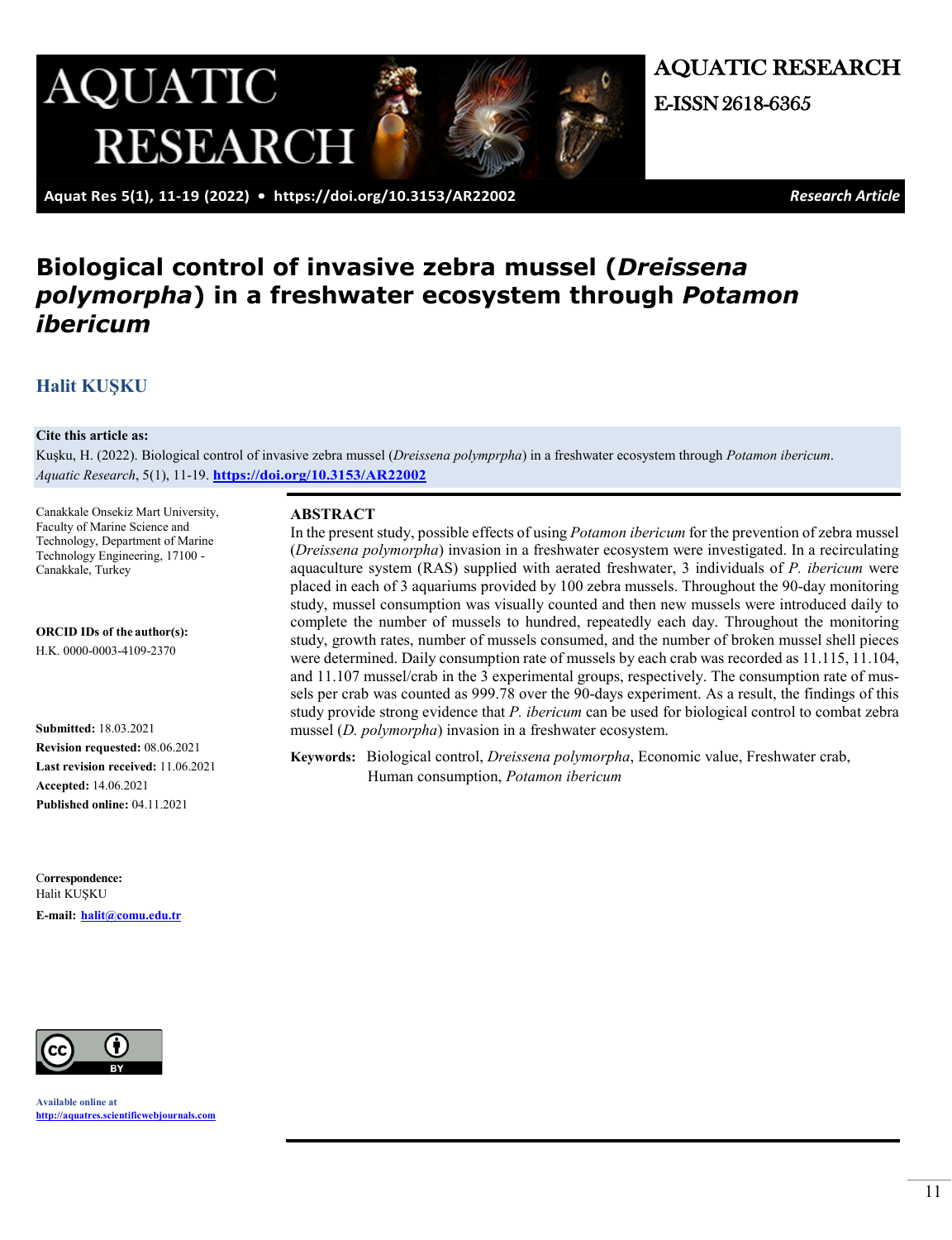# **Introduction**

Zebra mussel (*Dreissena polymorpha Pallas*) is one of the two types of freshwater shellfish distributed in Eastern Europe, North America and West Asia (Drake and Bossenbroek, 2004; Kinzelbach, 1992). Several investigations have been focused on the invasion and expansion of zebra mussels spread around the freshwaters in Europe over the last 150 years and even entering North America in 1988 (Sprung and Borcherding, 1991). Zebra mussels are dominantly spread in the lakes and reservoirs of Turkey (Demirsoy, 1998; DSI, 1969; Geldiay and Bilgin, 1973). It is well known that female mussels are prolific and each individual could produce millions of eggs during spawning period, and the population of zebra mussel drastically increased in the last decade in inland waters of Turkey (Albayrak et al., 2016; Gaygusuz et al., 2007; Odabasi et al., 2019).

There is a significant damage in terms of economic impacts via the invasion and expansion of zebra mussels in freshwater reservoirs with significant impacts on the biodiversity of the aquatic ecosystem due to its sessile growth features and high reproductive characteristics (Stanczykowska, 1977; Mackie et al., 1989). Zebra mussels are settling naturally on rocks in particular and concrete materials, iron, PVC and sheet metal surfaces of facilities set in freshwater reservoirs or even on aquatic plants. Mussels can form clusters on the silty and sandy bottom, as well as rough holding places (DSİ, 2005). They form rather thick and dense layers and cause a narrowing of field they accumulate on. Even if only one zebra mussel enters an ecosystem, it is extremely difficult to control its development as the reproduction of zebra mussels is remarkably high. For instance, a zebra mussel can lay between 30 000 and 1 000 000 eggs per year, but only 2% -5% of these reach mature size, which can adhere to a suitable area within 2-3 weeks (Synder et al. 1992). Another problem of the invasive zebra mussel growth in freshwater dam lakes is the accumulation of mussels inside pipes and around valves that reduces flow velocity of water through pipes via limitation of the volume within the pipes. Moreover, massive mortalities of mussels in the long term may cause waterway pollution and filter occlusion and an increase in surface corrosion because of mussel infestation (Darrigran, 2002). It is almost impossible to eradicate the mussel once they become established in to the inland waters (Amberg et al., 2019). In Great Lakes region of the USA, the accumulation density of zebra mussel has increased from 200 adults to 700,000 adults per square meter in a year (Miller and Payne, 1992) and \$500 million was spent annually for the control of zebra mussel in that region. Besides, in Mississippi Valley (USA), it was reported

that the spread of zebra mussel increased 105 times in 2 years (Yager, 1994).

The primary reason for the problems is that the density and mass of mussels can reach very high levels. For example, densities of 30 000 - 100 000 pieces per square meter is 10 times higher than the total mass of all invertebrate bottom organisms. The economic losses caused by the zebra mussel in North America have been calculated as approximately 5 billion US dollars per year. For this reason, mussels expansion continue to be one of the most intensively researched interests (ZMIS, 2001).

To control the invasion of zebra mussels using chemicals, both physical and manual methods have been reported earlier (Singer et al., 1997). However chemical usage was not preferred due to their negative impacts on the environment and the manual collection of mussels requires huge workforce. Till now only a few studies indicated biological control methodology against zebra mussel. Singer et al. (1997) used Bacillus species against zebra mussel on their veliger stage.

In the present study, we investigated the potential use of zebra mussel as biological agent for the control of their expansion by introducing a predator crab *P. ibericum* into the freshwater ecosystem. The feeding behaviour and preferences of *P. ibericum* were also evaluated via visual and camera monitoring that might provide useful indications for possible culture efforts of *P. ibericum* in future investigations as well as farmers in the field.

# **Material and Methods**

# *Ethical Statement*

Regulations of Animal Behavior Society Guidelines have been followed throughout the experimental procedures of the present study, approved by the Ethical Committee of Canakkale Onsekiz Mart University via Ethical Commission Approval Number: 2021/03-04.

### *Sampling Area*

In this study, zebra mussels were collected from Atikhisar Dam Lake, Canakkale – Turkey (Figıre 1.), while the crabs were collected from Küçükmenderes River, Canakkale - Turkey (Figure 2.) with the permission of Turkish Ministry of Agriculture and Forestry under the approval statement of E-67852565-140.03.03-232544, Ankara – Turkey.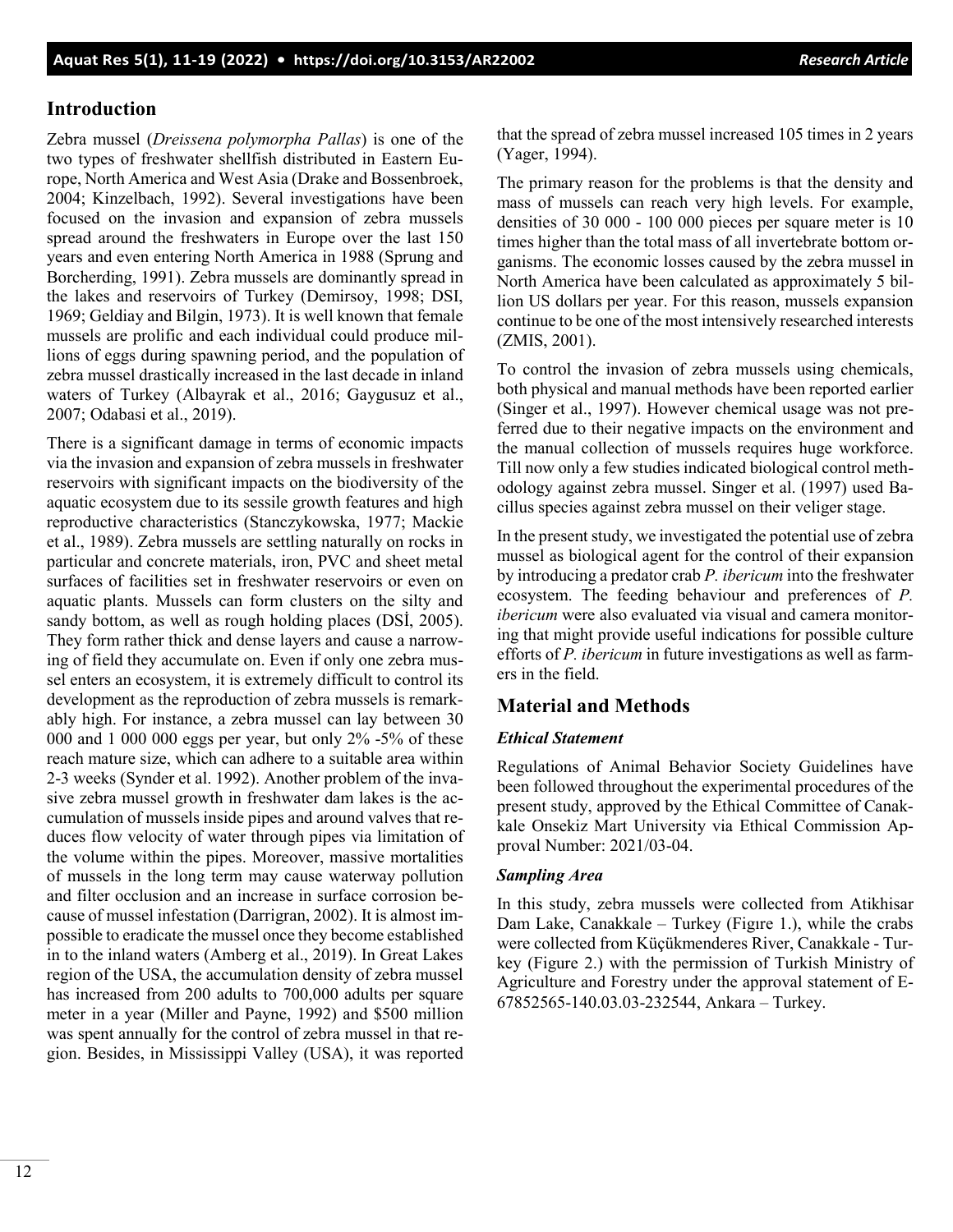

**Figure 1.** *Dreissena polymorpha*, natural habitat and sampling areas from Atikhisar Dam Lake, Canakkale-Turkey



**Figure 2.** *Potamon ibericum*, natural habitat and sampling areas from Küçükmenderes River, Canakkale-Turkey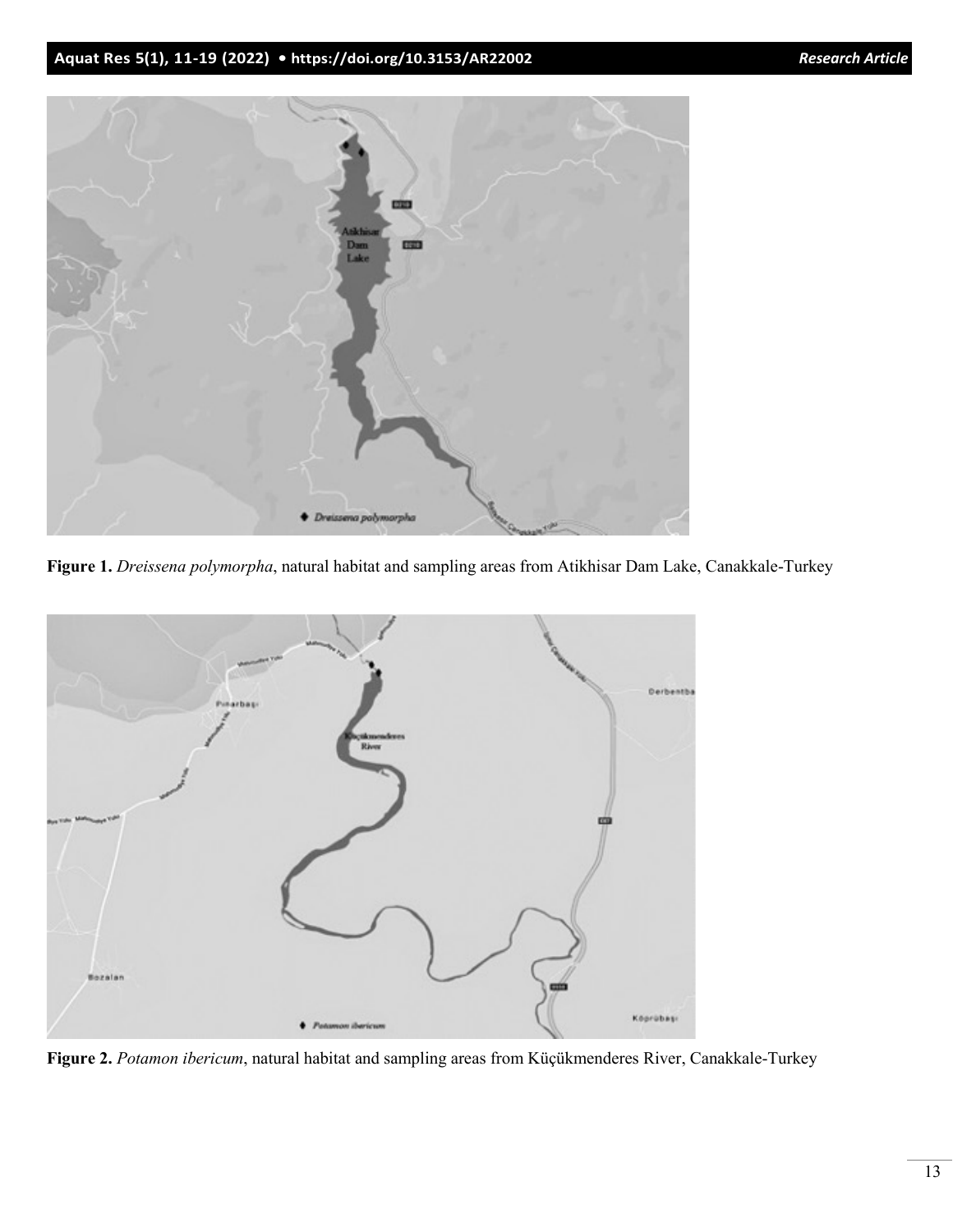### *Experimental Conditions and Set Up*

The study was carried out in the research facilities of Canakkale Onsekiz Mart University, Faculty of Marine Science and Technology (Canakkale-Turkey). A recirculating aquaculture system (RAS) consisting of glass aquariums (70 x 40 x 40 cm) supported with well-aerated freshwater with a flow rate of 30.1±0.4 L/min was used. A total of 9 predator crab (*Potamon ibericum*) (3 crab per tank) was randomly distributed into 3 glass aquariums in a triplicate design. Photoperiod followed a natural course throughout the monitoring study of 90 days.

Water quality parameters of temperature, dissolved oxygen, ammonia, nitrite, nitrate, and pH have been recorded biweekly using an automatic water quality measuring device (YSI brand), and resulted in 19.04  $\pm$ 1.21 °C, 7.2  $\pm$ 1.2 mg/L, 0.01  $\pm 0.001$  mg/L NH3, 0.023 $\pm 0.011$  mg/L, 2.18  $\pm 0.17$ mg/L, and 7.2, respectively.

The crab was fed with zebra mussel until satiation over the study course of 90 days, and live weight increase was determined via weighing in 30 day intervals (3 weighing in total). The number of consumed mussel was counted every 3 days. The weight of consumed mussels was determined by subtraction the number of remaining mussels the next day from the total of 100 that was introduced in each aquarium the previous day. This course of count for the remaining mussels was followed with 3 days of intervals over the course of 90-days study. At the end of the study, consumption rates of mussels and weight gain of crabs were recorded.

#### *Statistical Analyses*

Data presented in this study have been expressed as means  $\pm$ SD. After meeting homogeneity and normal distribution of data, Tukey Multiple Range Test was applied in order to evaluate growth performance. SPSS 19 (IBMM SPSS Statistics 19) Statistical Software was used. Critical limits of significance were set at P<0.05.

# **Results and Discussion**

Growth trend of *P. ibericum* given zebra mussels over the 90 days experimental period is summarized in Figure 3. It was observed and monitored that *P. ibericum* consumed *D. polymorpha* by breaking their shell. The average number of broken shells divided into pieces by *P. ibericum* is shown in Figure 4.

Result of the study showed no differences in growth performance of experimental groups at any sampling time, and each group consumed similar amounts of mussels. Weight gain and mussel consumption of the *P. ibericum* are given in Table 1.

*P. ibericum* consuming zebra mussels through breaking their shells is shown in Figure 5. *Small pieces of* shells of *D. polymorpha* broken by *P. ibericum* are shown in Figure 6.

The findings of the present study showed clear evidence that *P. ibericum* can be used as a biologic agent to fight for the biological control of *D. polymorpha*, and eradicate the expansion of zebra mussel in a freshwater ecosystem, that in terms may improve the biodiversity quality of the freshwater reservoirs as well as providing economic benefits through reducing expenses to combat with zebra mussel invasion, locally or worldwide.



**Figure 3.** Growth performance of *Potamon ibericum* fed *Dreissena polymorpha*. Values are mean ± SD of 3 *Potamon ibericum*; different superscript letters in a row indicate significant differences between groups ( $P<0.05$ ).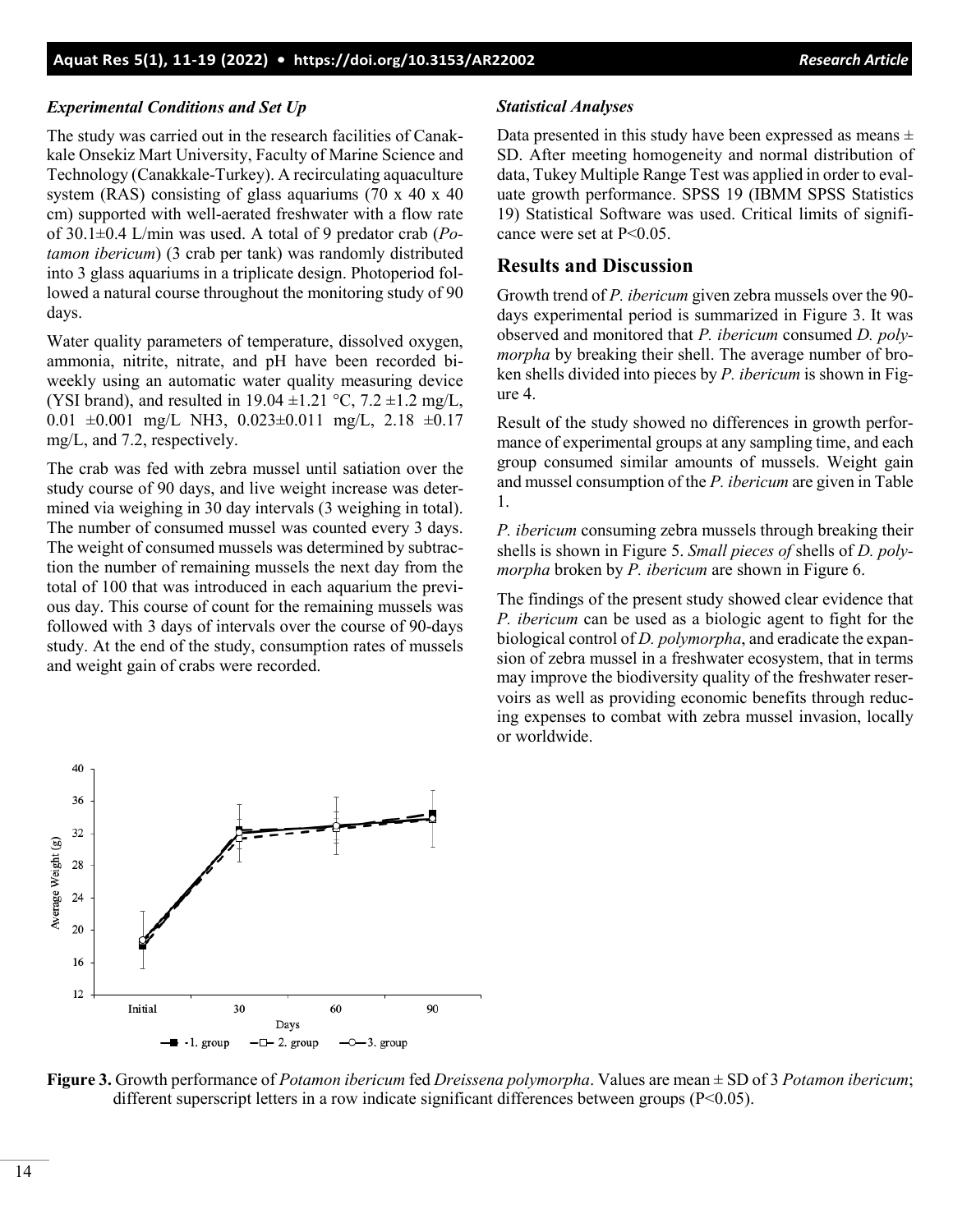

**Figure 4.** View of broken shells of *Dreissena polymorpha* divided into pieces by *Potamon ibericum* (Average number for 1 *D. polymorpha*). Values are in average counts

| Groups | WG<br>$\left(\frac{0}{0}\right)$ | <b>SGR</b><br>$(\frac{9}{6}$ days) | <b>Mussel Consumption</b><br>(counts) |                |
|--------|----------------------------------|------------------------------------|---------------------------------------|----------------|
|        |                                  |                                    | CPC                                   | TC             |
|        |                                  |                                    | per crab                              | total          |
|        | $11.83 \pm 2.1$                  | $0.11 \pm 0.01$                    | 11,115                                | $3001 \pm 1.8$ |
|        | $10.76 \pm 1.94$                 | $0.11 \pm 0.01$                    | 11,104                                | 2998±1.9       |
|        | $10.63 \pm 1.85$                 | $0.11 \pm 0.01$                    | 11,107                                | 2999±1.2       |

**Table 1.** Growth performance of *Potamon ibericum* fed on *Dreissena polymorpha* during 90 days.

CPC: mussel consumption per crab

TC: total consumption of mussels in experimental treatment group

WG (Weight gain, %) = ((final weight - initial weight) / initial weight)) x 100

SGR (Specific growth rate,  $\frac{\partial}{\partial}$  /day) = ((ln final weight – ln initial weight) / days)) x 10

*P. ibericum* consuming zebra mussels through breaking their shells is shown in Figure 5. *Small pieces of* shells of *D. polymorpha* broken by *P. ibericum* are shown in Figure 6.

The findings of the present study showed clear evidence that *P. ibericum* can be used as a biologic agent to fight for the biological control of *D. polymorpha*, and eradicate the expansion of zebra mussel in a freshwater ecosystem, that in terms may improve the biodiversity quality of the freshwater reservoirs as well as providing economic benefits through reducing expenses to combat with zebra mussel invasion, locally or worldwide.

Several studies have been made for the control of *D. polymorpha* expansion in freshwater reservoirs (Singer et al., 1997). Different than earlier works, the present study focused on the potential use of *P. ibericum* to combat zebra mussel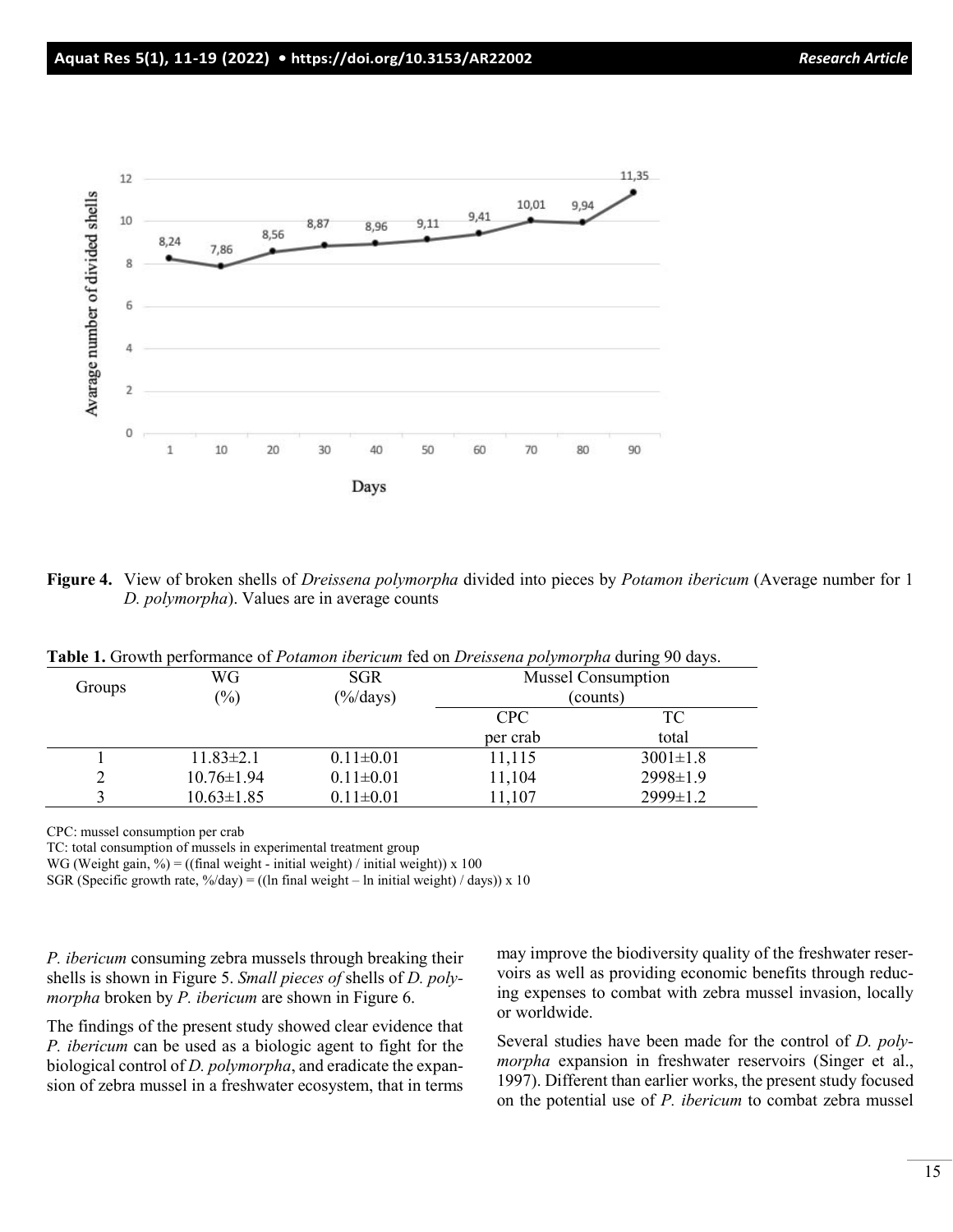# **Aquat Res 5(1), 11-19 (2022) • <https://doi.org/10.3153/AR22002>***Research Article*

expansion, and furthermore our findings provide useful information for feeding habit and growth performance of *P. ibericum* fed by *D. polymorpha*, novel information for crab culture and future investigations. Different than the present study, Singer et al. (1997) used Gramicidin S and D, and strains of Bacillus (*B. alvei, B. brevis, B. circulans, B. laterosporus*) for biological control of the *D. polymorpha*. The mussel is sensitive against the antibiotics Gramicidin S, Gramicidin D and some Bacillus strains in different life stages as well. On the mussel veliger stages, this agent was notably effective. However, using this type of the antibiotics

in a natural reservoir might be hazardous in long term applications. In contrast, the use of *P. ibericum* in the biological combat against *D. polymorpha*, however is an environmentfriendly approach even in long term with no hazardous influences on the aquatic ecosystem. Special care is advised to consider the biological diversity of the fresh water reservoir when introducing crab, since site specific impacts can be encountered in special locations. However, the availability and distribution of *P. ibericum* in the near-by vicinity could be a good sign and indication for a rather harmless introduction of these crabs into the selected target pitch.



**Figure 5.** *Potamon ibericum* feeding on zebra mussel *Dreissena polymorpha*



**Figure 6.** Consumed *Dreissena polymorpha* at the end of the day-3 with shells shredded in the containment.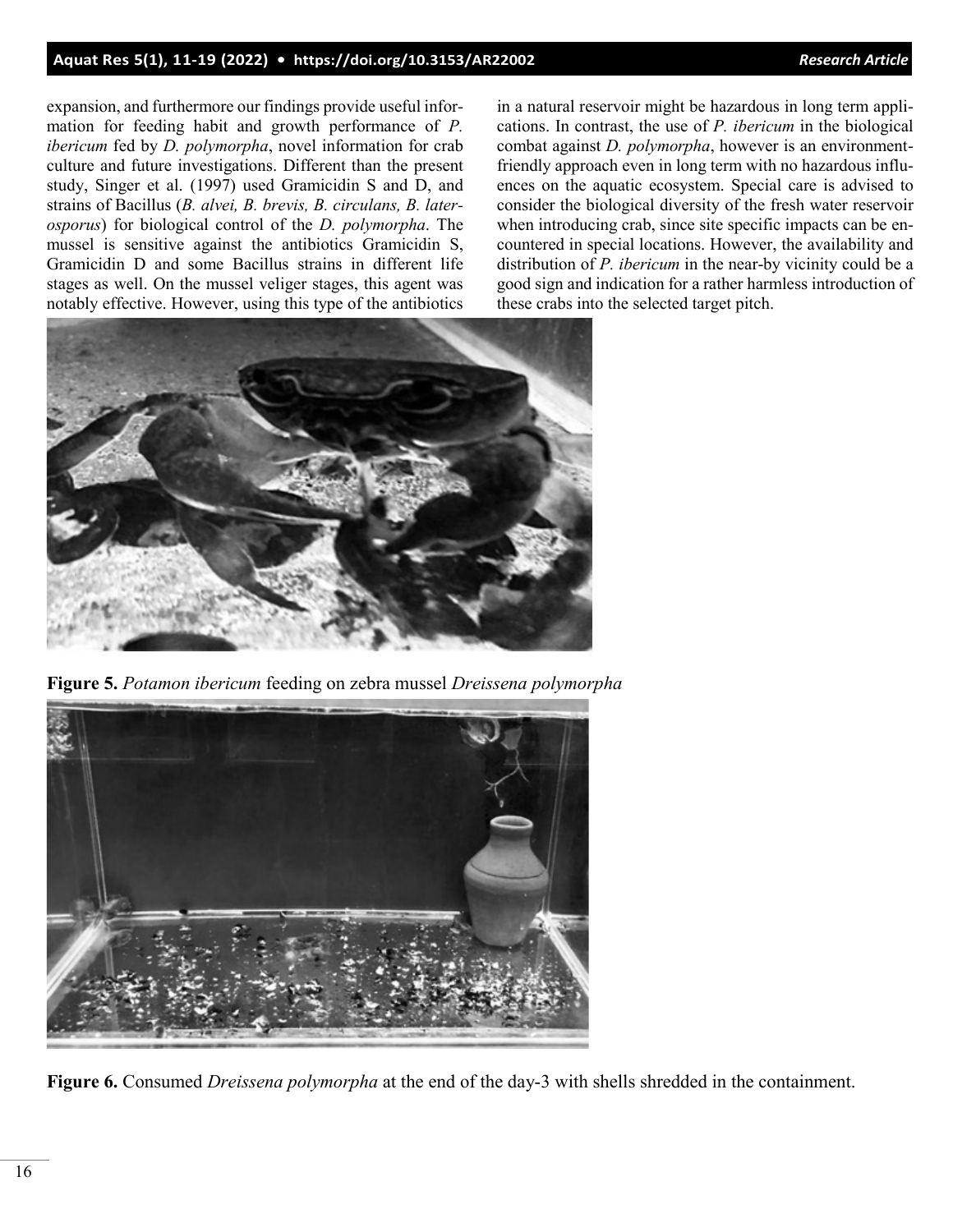Considering the solution methods of zebra mussels' damages, several methods have been reported, namely, cleaning by high pressure water spraying, application of low frequency electromagnetism, heat applications, high flow rate, the use of repellent building materials, biological control agents, mechanical cleaning, the use of chemicals and various dyes are some methods that could be applied (Sprecher and Getsinger 2000; Bobat et al., 2004; Aksu and Yıldız, 2017). Earlier reports underlined that all mussel larvae are retained with a 40 µm filter application (DSİ, 2012).

It was detected that application of 8-methyl-Nvanillyl-trans-6-nonenamide, N-vanillylnonanamide, and N-benzoylmonoethanolamine benzoate had an antifouling effect of up to 90% for Zebra mussels (Angarano et al., 2007). Furthermore, it was reported that encapsulated biocide-loaded particles led to death of more than 90% of Zebra mussels (Costa et al., 2011). Similarly, application of potassium chloride, poly-DADMAC, niclosamide ethanolamine salt and 2- (thiocyanomethylthio) benzothiazole (TCMTB) showed 60% -90% molluscicid effect in Zebra mussels (Costa et al., 2011; Costa et al., 2012). Waller and Bartsch (2018) applied carbon dioxide as a pressure-free infusion of 1000-3000 μatm PCO2 to get zebra mussels under control, and reported that 100% mortality was achieved after 96 hours. In a recent study, steam and flame applications carried out for the control of zebra mussels achieved 100% mussel death (Coughlan et al., 2020). However, there is still remarkable concern and question mark for the technical, economic or environmental applicability of these above-mentioned methods. These earlier investigated methods are still not in application so far, besides in small locations for testing.

# **Conclusion**

Inland water crabs are ecologically significant in global scale (Dobson et al., 2007). Not only in terms of their ecological importance but also in terms of medicinal usage (Rinaudo, 2006), in addition, as a potential food source also, crabs are very critical (Padghane et al., 2016). The study results indicated that crabs could consume the mussel which is very hazardous for the environment, and at the same time increasing growth performance of crabs, which resulted positively in two ways; namely (a) crabs could consume huge numbers of mussels and prevent mussel expansion in the freshwater environment, (b) crab could be harvested from the freshwater habitat where they have been introduced to consume the mussels and thereafter be used as medicinal compounds and human consumption as a food source.

Based on our knowledge so far, there is no any study on the biological control of *D. polymorpha* by using *P. ibericum* as a biological agent. This is the first attempt for an environment-friendly biological control method for the combat against *D. polymorpha*, an invasive species threatening freshwater reservoirs all around the world. In conclusion the findings of this study provide significant evidence for the successful use of *P. ibericum* to fight against invasion and eradicate the expansion of Zebra mussel *D. polymorpha* in freshwaters around the world. Further, the harvest of crabs fed and enriched with zebra mussels in freshwater reservoirs, may provide a good source high quality food for the increasing world population. Thus, the nutritional value of *P. ibericum* as a potential for human consumption is encouraged to be evaluated in future investigations.

#### **Compliance with Ethical Standard**

**Conflict of interests:** The authors declare that for this article they have no actual, potential or perceived conflict of interests.

**Ethics committee approval:** Canakkale Onsekiz Mart University Ethical Commission Approval Number: 2021/03-04.

#### **Funding disclosure:** -

**Acknowledgments:** Prof. Dr. Sedat MURAT, President of Canakkale Onsekiz Mart University (COMU) is gratefully acknowledged for his special interest and continuous support to Marine Research activities at COMU. Many thanks to the Faculty of Marine Science and Technology for the support of experimental facilities. Prof.Dr. Murat YIGIT, Prof.Dr. Sebahattin ERGÜN and Assoc.Prof.Dr. Sevdan YILMAZ, who made it possible to conduct and succeed this study with their valuable support and advises throughout the course of this work, is deeply acknowledged.

**Disclosure:** -

#### **References**

**Aksu, Ö., Yabanli, M., Can, E., Kutluyer, F., Kehayias, G., Can, Ş.S., Demir, V. (2012).** Comparison of heavy metals bioaccumulation by *Dreissena polymorpha* (Pallas, 1771) and Unio elongatulus eucirrus (Bourguignat, 1860) from Keban Dam Lake, Turkey. *Fresenius Environmental Bulletin,*  21(7 A), 1942-1947.

**Aksu, S., Yıldız, D. (2017).** Dünyada ve Türkiye'de HES'lerde ve Su İletim Sistemlerindeki Zebra Midye Sorunu. *World Water Diplomacy & Science News*, 1-4.

**Amberg, J.J., Merkes, C.M., Stott, W., Rees, C.B., Erickson, R.A. (2019).** Environmental DNA as a tool to help inform zebra mussel, *Dreissena polymorpha*,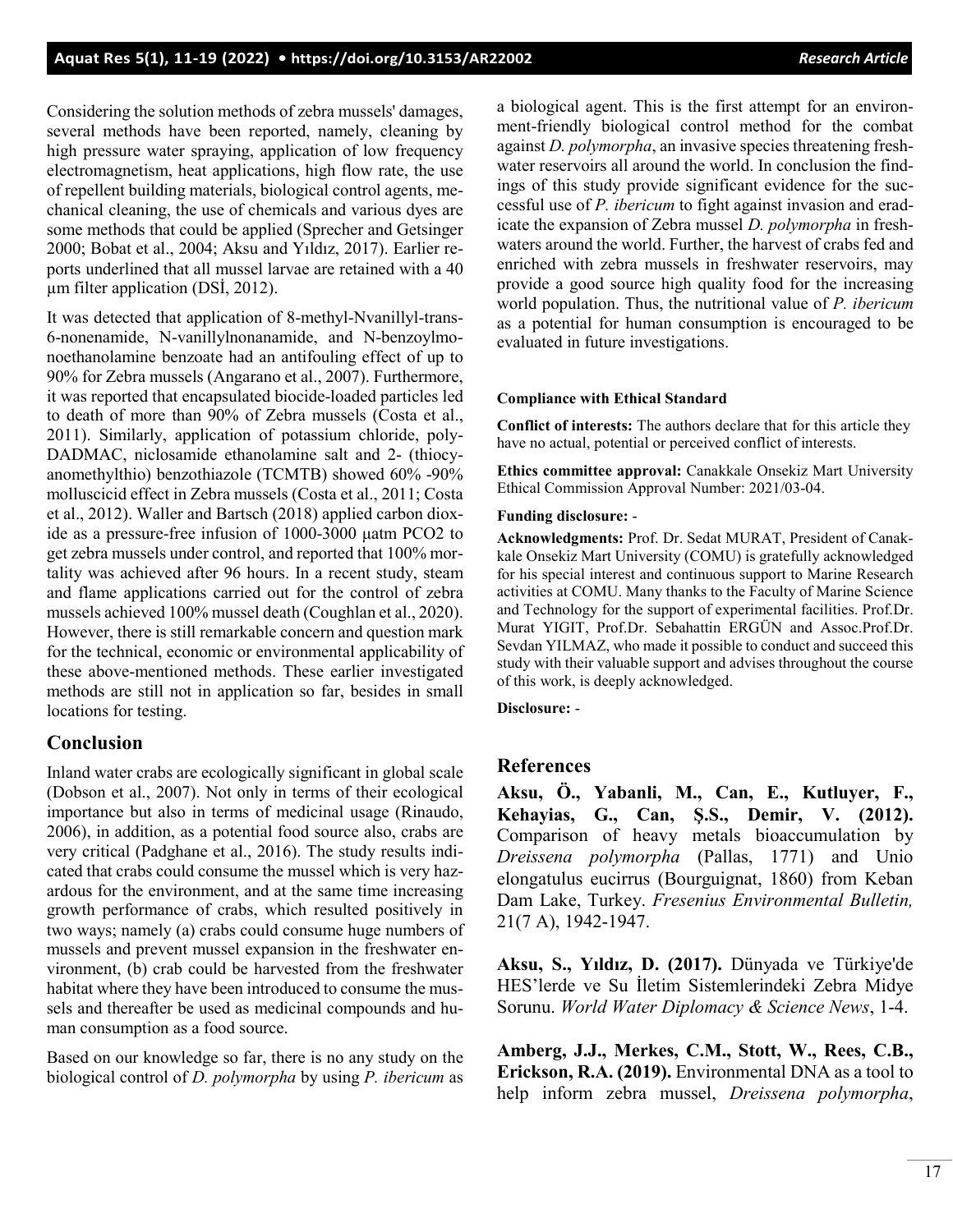### **Aquat Res 5(1), 11-19 (2022) • <https://doi.org/10.3153/AR22002>***Research Article*

management in inland lakes. *Management of Biological Invasions,* 10(1), 96. <https://doi.org/10.3391/mbi.2019.10.1.06>

**Angarano M., McMahon R.F., Hawkins D.L., Schetz J.A. (2007).** Exploration of structure-antifouling relationships of capsaicin-like compounds that inhibit zebra mussel (*Dreissena polymorpha*) macrofouling, *Biofouling*, 23:5, 295-305. <https://doi.org/10.1080/08927010701371439>

**Bobat, A., Hengirmen, M.O., Zapletal, W. (2004).** Zebra mussel and fouling problems in the Euphrates Basin. *Turkish Journal of Zoology*, 28(2), 161-177.

**Costa, R., Aldridge, D.C., Moggridge, G.D. (2011).** Preparation and evaluation of biocide-loaded particles to control the biofouling zebra mussel, *Dreissena polymorpha*. *Chemical Engineering Research and Design*, 89(11), 2322-2329. <https://doi.org/10.1016/j.cherd.2011.02.027>

**Costa, R., Aldridge, D.C., Moggridge, G.D. (2012).** Multicomponent molluscicide mixtures for zebra mussel control. *Journal of Great Lakes Research*, 38(2), 317-325.

<https://doi.org/10.1016/j.jglr.2012.03.010>

**Coughlan, N.E., Cunningham, E.M., Potts, S., McSweeney, D., Healey, E., Dick, J.T., Cuthbert, R.N. (2020).** Steam and Flame Applications as Novel Methods of Population Control for Invasive Asian Clam (*Corbicula fluminea*) and Zebra Mussel (*Dreissena polymorpha*). *Environmental Management*, 66(4), 654- 663.

[https://doi.org/10.1007/s00267](https://doi.org/10.1007/s00267-020-01325-1)-020-01325-1

**Darrigran, G. (2002).** Potential impact of filter-feeding invaders on temperate inland freshwater environments. *Biological invasions,* 4(1-2), 145-156. <https://doi.org/10.1023/A:1020521811416>

**Demirsoy, A. (1998).** *Yasamın Temel Kuralları (Böcekler dışında omurgasızlar)*. Cilt 2. Kısım I. Metaksan A.S.. Ankara. 1210 s.

**Dobson, M., Magana, A.M., Lancaster, J., Mathooko, J.M. (2007).** Aseasonality in the abundance and life history of an ecologically dominant freshwater crab in the Rift Valley, Kenya. *Freshwater Biology,* 52(2), 215-225.

[https://doi.org/10.1111/j.1365](https://doi.org/10.1111/j.1365-2427.2006.01648.x)-2427.2006.01648.x

**Drake, J.M., Bossenbroek, J.M. (2004).** The potential distribution of zebra mussels in the United States. *BioScience*, 10, 931-941. [https://doi.org/10.1641/0006](https://doi.org/10.1641/0006-3568(2004)054%5b0931:TPDOZM%5d2.0.CO;2)- [3568\(2004\)054\[0931:TPDOZM\]2.0.CO;2](https://doi.org/10.1641/0006-3568(2004)054%5b0931:TPDOZM%5d2.0.CO;2)

**DSİ (Devlet Su İşleri) (1969).** Kovada II. Hidroelektrik santralında midye sorunu ve su mecralarının midye üremesinden ve korozyondan korunmasıyla ilgili olarak yapılan elektroşimik tecrübelerin neticeleri. T.C. Enerji ve Tabii Kaynaklar Bakanlığı, DSİ Genel Müdürlüğü, İşletme ve Bakım Dairesi Başkanlığı, Ankara.

**DSİ (Devlet Su İşleri) (2005).** Hidroelektrik santrallarda sorun yaratan zebra midye araştırmaları raporu. DSİ Genel Müdürlüğü İşletme ve Bakım Dairesi Başkanlığı. Ankara, Türkiye.

[https://cdniys.tarimorman.gov.tr/api/File/GetFile/425/K](https://cdniys.tarimorman.gov.tr/api/File/GetFile/425/KonuIcerik/767/1115/DosyaGaleri/hidroelektrik-santrallarda-sorun-yaratan-zebra-mi-dye-ara%C5%9Ft%C4%B1rmalar%C4%B1.pdf) [onuIcerik/767/1115/DosyaGaleri/hidroelektrik](https://cdniys.tarimorman.gov.tr/api/File/GetFile/425/KonuIcerik/767/1115/DosyaGaleri/hidroelektrik-santrallarda-sorun-yaratan-zebra-mi-dye-ara%C5%9Ft%C4%B1rmalar%C4%B1.pdf)santrallarda[-sorun-yaratan-zebra-mi-](https://cdniys.tarimorman.gov.tr/api/File/GetFile/425/KonuIcerik/767/1115/DosyaGaleri/hidroelektrik-santrallarda-sorun-yaratan-zebra-mi-dye-ara%C5%9Ft%C4%B1rmalar%C4%B1.pdf)dye[araştırmaları.pdf](https://cdniys.tarimorman.gov.tr/api/File/GetFile/425/KonuIcerik/767/1115/DosyaGaleri/hidroelektrik-santrallarda-sorun-yaratan-zebra-mi-dye-ara%C5%9Ft%C4%B1rmalar%C4%B1.pdf) (accessed 20.01.2020)

**DSİ (Devlet Su İşleri) (2012).** Zebra midye ile mücadelede filtrasyon ve boya denemeleri sonuç raporu. T.c Orman ve Su İşleri Bakanlığı, Devlet Su İşleri Genel Müdürlüğü. Ankara, Türkiye.

[https://cdniys.tarimorman.gov.tr/api/File/GetFile/425/K](https://cdniys.tarimorman.gov.tr/api/File/GetFile/425/KonuIcerik/767/1115/DosyaGaleri/zebra-midye-ile-mucadelede-filtrasyon-ve-boya-denemeleri.pdf) [onuIcerik/767/1115/DosyaGaleri/zebra](https://cdniys.tarimorman.gov.tr/api/File/GetFile/425/KonuIcerik/767/1115/DosyaGaleri/zebra-midye-ile-mucadelede-filtrasyon-ve-boya-denemeleri.pdf)-midye-ilemucadelede[-filtrasyon-ve-boya-](https://cdniys.tarimorman.gov.tr/api/File/GetFile/425/KonuIcerik/767/1115/DosyaGaleri/zebra-midye-ile-mucadelede-filtrasyon-ve-boya-denemeleri.pdf)denemeleri.pdf (accessed 14.01.2020)

**Gaygusuz, O., Gaygusuz, Ç.G., Tarkan, A.S., Acipinar, H., Turer, Z. (2007).** Preference of zebra mussel, *Dreissena polymorpha* in the diet and effect on growth of Gobiids: a comparative study between two different ecosystems. *Ekoloji,* 17(65), 1-6. <https://doi.org/10.5053/ekoloji.2007.651>

**Geldiay, R., Bilgin, F.H. (1973).** Batı Anadolu'da bazı tatlısularda yaşayan *Dreissena polymorpha* (Pallas)